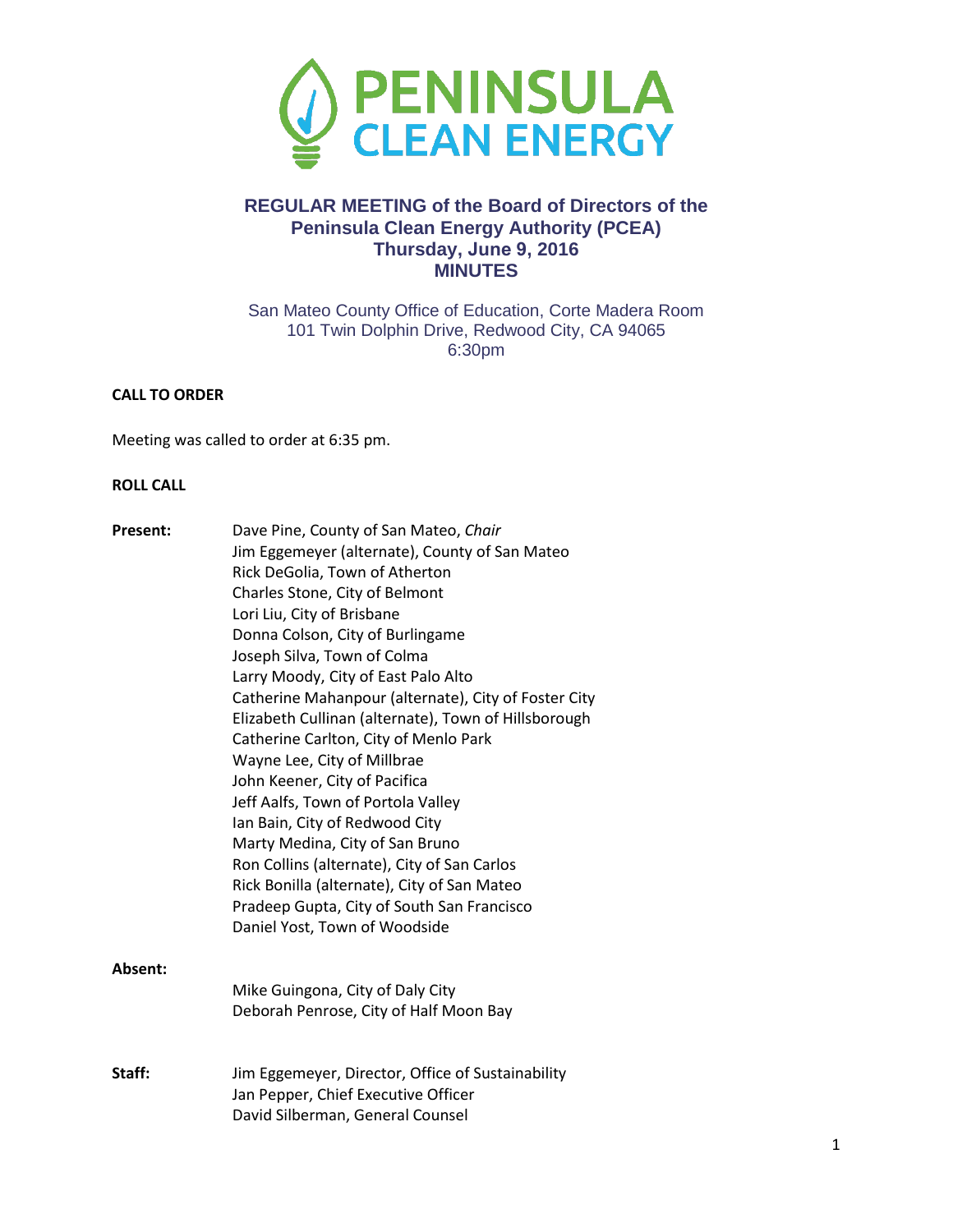Gordon Tong, Office of Sustainability Carolyn Raider, Office of Sustainability Kirsten Pringle, Office of Sustainability

## **A quorum was established.**

## **ADMINISTERING THE OATH OF OFFICE**

None.

#### **PUBLIC COMMENT**

Mark Tholke, Golden State Renewable Energy

## **ACTION TO SET THE AGENDA AND APPROVE CONSENT AGENDA ITEMS**

Motion to approve the consent agenda and set the agenda – Made / Seconded: Lee/ Gupta

**Motion passed 17-0 (Absent: Guingona, Penrose; Abstained: Liu, Keener, Colson).** 

#### **REGULAR AGENDA**

#### **PUBLIC COMMENT**

Mark Tholke, Golden State Renewable

#### **1. CHAIR REPORT**

Chair Pine reported on the conference he and Jan attended, the Silicon Valley Energy Summit (SVES).

# **2. CEO REPORT**

Jan Pepper, the Peninsula Clean Energy Chief Executive Officer, reported that the CPUC approved the Implementation Plan. Ms. Pepper informed the Board that she is interested in meeting with each Board Member for lunch over the next several months. She gave an update on the current timeline of Peninsula Clean Energy, the branding names for the 50% and 100% products (ECOplus and ECO100 respectively), the status of a whitepaper regarding greenhouse gas emissions vs. renewable energy marketing, and recent outreach and marketing. Ms. Pepper also announced that the next Board meeting will be longer and invited Board members to suggest luminaries in their communities for future photo shoots.

## **3. PCE BANKING AND FINANCE (ACTION)**

Michael Bolander, Financial Services Manager for the County's Office of Sustainability reported that there will not be an action item because we did not receive the Barclays materials in time. Mr. Bolander reported that Barclays was chosen as the banking partner for Peninsula Clean Energy.